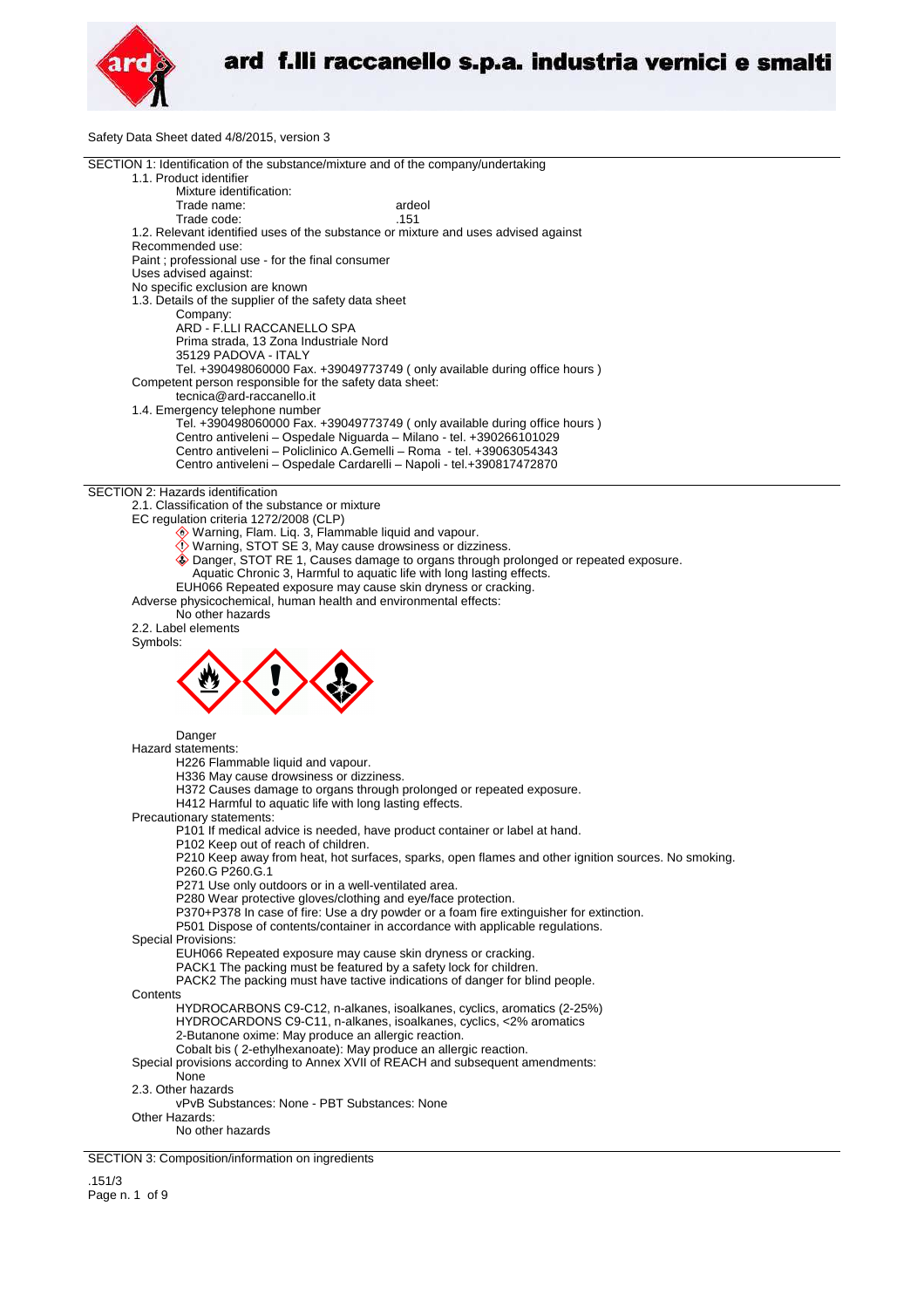Safety Data Sheet 3.1. Substances The product is not considered as a substance. Data not available 3.2. Mixtures Hazardous components within the meaning of EEC directive 67/548 and CLP regulation and related classification: 15% - 20% HYDROCARBONS C9-C12, n-alkanes, isoalkanes, cyclics, aromatics (2-25%) REACH No.: 01-2119458049-33, EC: 919-446-0 **♦ 2.6/3 Flam. Liq. 3 H226 ♦ 3.9/1 STOT RE 1 H372**  3.10/1 Asp. Tox. 1 H304 3.8/3 STOT SE 3 H336 4.1/C2 Aquatic Chronic 2 H411 EUH066 DECLP (CLP)\* 15% - 20% HYDROCARDONS C9-C11, n-alkanes, isoalkanes, cyclics, <2% aromatics REACH No.: 01-2119463258-33, EC: 919-857-5 **◆ 2.6/3 Flam. Liq. 3 H226**  3.10/1 Asp. Tox. 1 H304 3.8/3 STOT SE 3 H336 EUH066 DECLP (CLP)\* 1% - 3% Xylene REACH No.: 01-2119488216-32, Index number: 601-022-00-9, CAS: 1330-20-7, EC: 215-535-7 **♦ 2.6/3 Flam. Liq. 3 H226 ♦ 3.9/2 STOT RE 2 H373 ♦ 3.10/1 Asp. Tox. 1 H304** 3.2/2 Skin Irrit. 2 H315  $\ddot{\diamond}$  3.1/4/Dermal Acute Tox. 4 H312 **3.3/2 Eye Irrit. 2 H319**  $\Diamond$  3.1/4/Inhal Acute Tox. 4 H332 3.8/3 STOT SE 3 H335 0.5% - 0.99% CALCIUM BIS(2-ETHYLHEXANOATE) CAS: 136-51-6, EC: 205-249-0 **♦ 3.3/1 Eye Dam. 1 H318 ♦ 3.7/2 Repr. 2 H361d** 0.5% - 0.99% Zirconio 2-etilesanoato CAS: 22464-99-9, EC: 245-018-1 3.7/2 Repr. 2 H361 0.25% - 0.5% 2-Butanone oxime REACH No.: 01-2119539477-28, Index number: 616-014-00-0, CAS: 96-29-7, EC: 202-496-6 3.6/2 Carc. 2 H351 **♦ 3.3/1 Eye Dam. 1 H318**  3.4.2/1-1A-1B Skin Sens. 1,1A,1B H317 3.1/4/Dermal Acute Tox. 4 H312 0.1% - 0.25% Cobalt bis ( 2-ethylhexanoate) CAS: 136-52-7, EC: 205-250-6 3.1/4/Oral Acute Tox. 4 H302 3.2/2 Skin Irrit. 2 H315  $4.1/A1$  Aquatic Acute 1 H400 3.4.2/1-1A-1B Skin Sens. 1,1A,1B H317  $4.1/C1$  Aquatic Chronic 1 H410 **♦ 3.7/2 Repr. 2 H361** 34 ppm Butanone; ethyl methyl ketone REACH No.: 01-2119457290-43, Index number: 606-002-00-3, CAS: 78-93-3, EC: 201-159-0 2.6/2 Flam. Liq. 2 H225 3.3/2 Eye Irrit. 2 H319 3.8/3 STOT SE 3 H336 ELIHO66 847 ppb Naphthalene Index number: 601-052-00-2, CAS: 91-20-3, EC: 202-049-5 3.6/2 Carc. 2 H351  $4.1/A1$  Aquatic Acute 1 H400 M=1.  $4.1/C1$  Aquatic Chronic 1 H410 M=1.  $\ddot{\diamond}$  3.1/4/Oral Acute Tox. 4 H302 \*DECLP (CLP): Substance classified in accordance with Note P, Annex VI of EC Regulation (EC) 1272/2008. The classification as a carcinogen or mutagen need not apply if it can be shown that the substance contains less than 0,1 % w/w benzene (EINECS No 200-753-7). When the substance is not classified as a carcinogen at least the precautionary statements

(P102-)P260-P262-P301 + P310-P331 (Table 3.1) or the S-phrases (2-)23-24-62 (Table 3.2) shall apply. This note applies only to certain complex oil-derived substances in Part 3.

.151/3 Page n. 2 of 9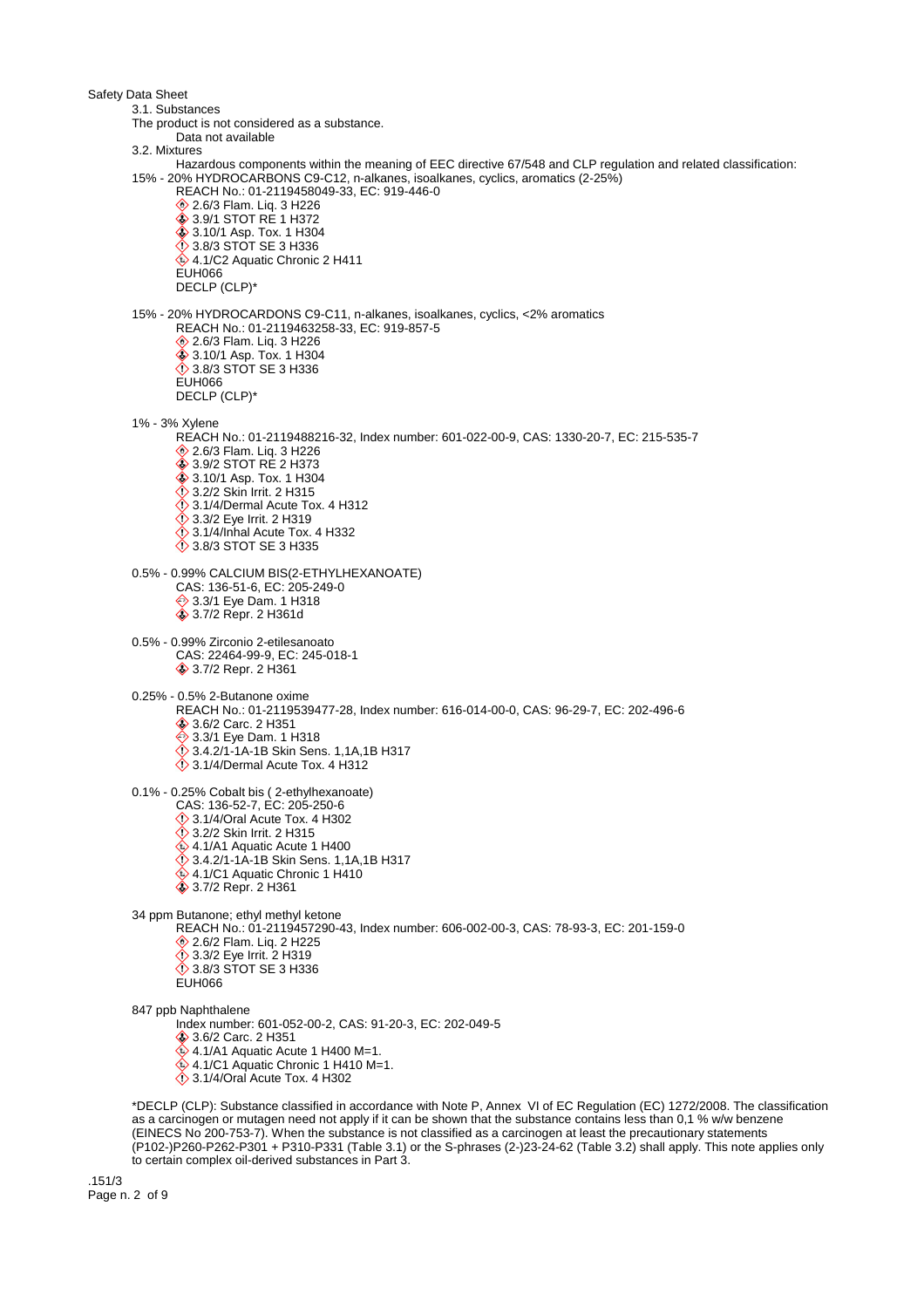SECTION 4: First aid measures 4.1. Description of first aid measures In case of skin contact: Immediately take off all contaminated clothing. Areas of the body that have - or are only even suspected of having - come into contact with the product must be rinsed immediately with plenty of running water and possibly with soap. In case of eyes contact: Rinse immediately with plenty of water and seek medical advice. In case of Ingestion: Do not under any circumstances induce vomiting. OBTAIN A MEDICAL EXAMINATION IMMEDIATELY. In case of Inhalation: Remove casualty to fresh air and keep warm and at rest. 4.2. Most important symptoms and effects, both acute and delayed Drowsiness Dizziness Nausea 4.3. Indication of any immediate medical attention and special treatment needed In case of accident or unwellness, seek medical advice immediately (show directions for use or safety data sheet if possible). Treatment: Treat symptomatically. SECTION 5: Firefighting measures 5.1. Extinguishing media Suitable extinguishing media: Use dry chemical or foam extinguishers. Extinguishing media which must not be used for safety reasons: None in particular. 5.2. Special hazards arising from the substance or mixture May produce toxic fumes of carbon monoxide if burning. Do not inhale explosion and combustion gases. 5.3. Advice for firefighters Before approaching the fire, cool containers exposed to fire with water spray. Wear full firefighting equipment. Use suitable breathing apparatus . Collect contaminated fire extinguishing water separately. This must not be discharged into drains. Move undamaged containers from immediate hazard area if it can be done safely. SECTION 6: Accidental release measures 6.1. Personal precautions, protective equipment and emergency procedures Wear personal protection equipment. Remove all sources of ignition. Remove persons to safety. See protective measures under point 7 and 8. 6.2. Environmental precautions Do not allow to enter into soil/subsoil. Do not allow to enter into surface water or drains. Retain contaminated washing water and dispose it. In case of gas escape or of entry into waterways, soil or drains, inform the responsible authorities. 6.3. Methods and material for containment and cleaning up Suitable material for taking up: absorbing material, organic, sand. Wash with plenty of water. 6.4. Reference to other sections See also section 8 and 13 SECTION 7: Handling and storage 7.1. Precautions for safe handling Avoid contact with skin and eyes, inhalation of vapours and mists. Don't use empty container before they have been cleaned. Contamined clothing should be changed before entering eating areas. Do not eat or drink while working. See also section 8 for recommended protective equipment. 7.2. Conditions for safe storage, including any incompatibilities Store at below 20 °C. Keep away from unguarded flame and heat sources. Avoid direct exposure to sunlight. Keep away from unguarded flame, sparks, and heat sources. Avoid direct exposure to sunlight. Keep away from food, drink and feed. Incompatible materials: None in particular. Instructions as regards storage premises: Cool and adequately ventilated. 7.3. Specific end use(s) None in particular SECTION 8: Exposure controls/personal protection 8.1. Control parameters Exposure limit(s): HYDROCARBONS C9-C12, n-alkanes, isoalkanes, cyclics, aromatics (2-25%)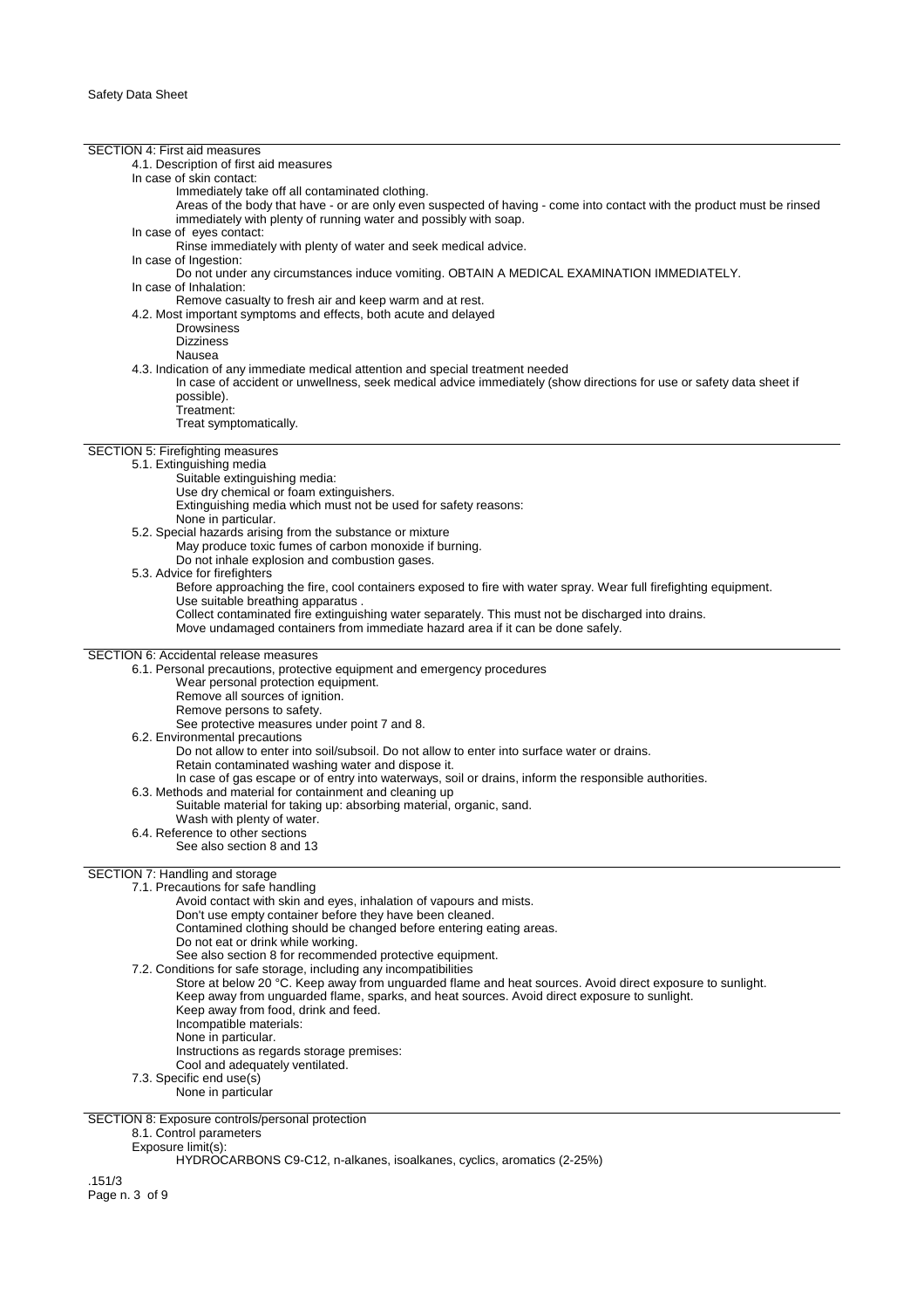Safety Data Sheet

TLV ACGIH - LTE(8h): 300 mg/m3, 52 ppm

HYDROCARDONS C9-C11, n-alkanes, isoalkanes, cyclics, <2% aromatics

DFG - LTE(8h): 1200 mg/m3, 197 ppm

TLV ACGIH - LTE(8h): 1200 mg/m3, 197 ppm

Xylene - CAS: 1330-20-7

 OEL EU - LTE(8h): 221 mg/m3, 50 ppm - STE: 442 mg/m3, 100 ppm - Notes: Bold-type: Indicative Occupational Exposure Limit Values [2,3] and Limit Values for Occupational Exposure [4] (for references see bibliography) TLV ACGIH - LTE(8h): 100 ppm - STE: 150 ppm - Notes: A4, BEI - URT and eye irr, CNS impair Butanone: ethyl methyl ketone - CAS: 78-93-3

 OEL EU - LTE(8h): 600 mg/m3, 200 ppm - STE: 900 mg/m3, 300 ppm - Notes: Bold-type: Indicative Occupational Exposure Limit Values [2,3] and Limit Values for Occupational Exposure [4] (for references see bibliography)

 TLV ACGIH - LTE(8h): 200 ppm - STE: 300 ppm - Notes: BEI - URT irr, CNS and PNS impair Naphthalene - CAS: 91-20-3

 OEL EU - LTE(8h): 50 mg/m3, 10 ppm - Notes: Indicative Occupational Exposure Limit Values, proposal [5] (for references see bibliography)

TLV ACGIH - LTE(8h): 10 ppm - Notes: Skin, A3 - URT irr, cataracts, hemolytic anemia

## DNEL Values:

HYDROCARBONS C9-C12, n-alkanes, isoalkanes, cyclics, aromatics (2-25%)

Worker Professional: 330 mg/m3 - Exposure: Human Inhalation - Frequency: Long Term, systemic effects Worker Professional: 44 mg/kg - Exposure: Human Dermal - Frequency: Long Term, systemic effects Exposure: Human Dermal - Frequency: Long Term, local effects - Endpoint: Hazard Identified but no value available

Exposure: Human Inhalation - Frequency: Long Term, local effects - Endpoint: Hazard Identified but no value available

HYDROCARDONS C9-C11, n-alkanes, isoalkanes, cyclics, <2% aromatics

Worker Professional: 871 mg/kg - Exposure: Human Dermal - Frequency: Long Term, systemic effects Worker Professional: 871 mg/m3 - Exposure: Human Inhalation - Frequency: Long Term, systemic effects Exposure: Human Dermal - Frequency: Long Term, local effects - Endpoint: Hazard Identified but no value available

Exposure: Human Inhalation - Frequency: Long Term, local effects - Endpoint: Hazard Identified but no value available

Xylene - CAS: 1330-20-7

Worker Professional: 289 mg/m3 - Exposure: Human Inhalation - Frequency: Short Term, systemic effects Worker Professional: 180 mg/kg - Exposure: Human Dermal - Frequency: Long Term, systemic effects Worker Professional: 77 mg/m3 - Exposure: Human Inhalation - Frequency: Long Term, systemic effects 2-Butanone oxime - CAS: 96-29-7

Worker Professional: 2.5 mg/kg - Exposure: Human Dermal - Frequency: Short Term, systemic effects Worker Professional: 1.3 mg/kg - Exposure: Human Dermal - Frequency: Long Term, systemic effects Worker Professional: 9 mg/m3 - Exposure: Human Inhalation - Frequency: Long Term, systemic effects Worker Professional: 3.33 mg/m3 - Exposure: Human Inhalation - Frequency: Long Term, local effects

#### PNEC Values:

HYDROCARBONS C9-C12, n-alkanes, isoalkanes, cyclics, aromatics (2-25%)

Target: Marine water - Type of hazard: Hazard Identified but no value available

Target: Fresh Water - Type of hazard: Hazard Identified but no value available

Target: Marine water sediments - Type of hazard: Hazard Identified but no value available

Target: Freshwater sediments - Type of hazard: Hazard Identified but no value available

HYDROCARDONS C9-C11, n-alkanes, isoalkanes, cyclics, <2% aromatics

Target: Marine water - Type of hazard: Hazard Identified but no value available Target: Fresh Water - Type of hazard: Hazard Identified but no value available

Target: Food chain - Type of hazard: Hazard Identified but no value available

Xylene - CAS: 1330-20-7

Target: Freshwater sediments - Value: 12.46 mg/kg Target: Marine water sediments - Value: 12.46 mg/kg

Target: Soil - Value: 2.31 mg/kg

Target: Fresh Water - Value: 0.327 mg/l

Target: Marine water - Value: 0.327 mg/l

2-Butanone oxime - CAS: 96-29-7

Target: Fresh Water - Value: 0.256 mg/l

Eye/ face protection:

Eye glasses with side protection.

For spray application, use basket eye glasses.

Skin protection

a) protection for hands:

NBR (nitrile rubber) gloves.

PVA (Polyvinyl alcohol) gloves.

In case of a prolonged use employ suitable protective gloves.

b) other:

Overall.

Respiratory protection:

Half-face mask DIN EN 140 with filter "A" , brown colour

For spray application, use mask according to EN 405 with filter type PA or universal.

Thermal Hazards:

None

Environmental exposure controls:

None

Appropriate engineering controls:

.151/3 Page n. 4 of 9

<sup>8.2.</sup> Exposure controls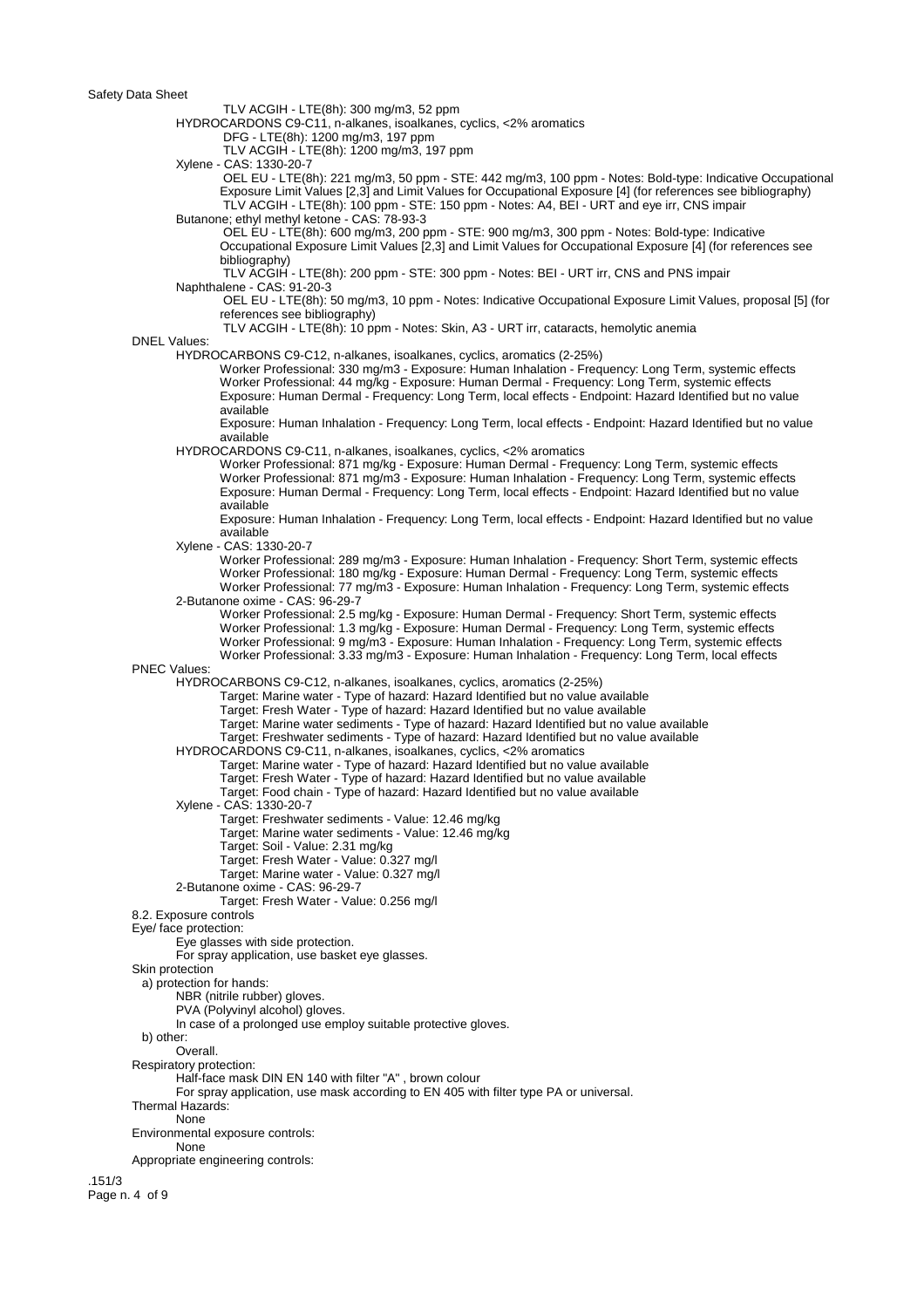## SECTION 9: Physical and chemical properties

9.1. Information on basic physical and chemical properties

| <b>Properties</b>                                | Value                                        | Method:                  | Notes:                   |
|--------------------------------------------------|----------------------------------------------|--------------------------|--------------------------|
| Appearance and colour:                           | Fluid dispersion<br>various colors           | $\overline{\phantom{a}}$ | Ξ.                       |
| Odour:                                           | Characteristic:<br>aliphatic<br>hydrocarbons | $\overline{\phantom{a}}$ | --                       |
| Odour threshold:                                 | Data not available                           | $\ddotsc$                | Ξ.                       |
| pH:                                              | Irrelevant                                   | $\overline{a}$           | ۵.                       |
| Melting point / freezing point:                  | Data not available                           | $\ddot{\phantom{a}}$     |                          |
| Initial boiling point and boiling<br>range:      | Data not available                           | $\overline{\phantom{a}}$ |                          |
| Flash point:                                     | 41°C                                         | EN ISO 13736             | Ξ.                       |
| Evaporation rate:                                | Data not available                           | $\ddotsc$                | ۵.                       |
| Solid/gas flammability:                          | Data not available                           | $\overline{\phantom{a}}$ | ۵.                       |
| Upper/lower flammability or<br>explosive limits: | Data not available                           | $\overline{\phantom{a}}$ | ۵.                       |
| Vapour pressure:                                 | Data not available                           | $\sim$                   | ۵.                       |
| Vapour density:                                  | Data not available                           | $\ddotsc$                | Ξ.                       |
| Relative density:                                | 910 - 1220 g/l                               | UNI EN ISO<br>2811-1     | $20^{\circ}$ C           |
| Solubility in water:                             | Insoluble                                    | $-$                      | $\overline{\phantom{a}}$ |
| Solubility in oil:                               | Miscible                                     | Ξ.                       | $\overline{\phantom{a}}$ |
| Partition coefficient (n-octanol/<br>water):     | Data not available                           | $\overline{\phantom{a}}$ | ۵.                       |
| Auto-ignition temperature:                       | Data not available                           | $\ddotsc$                | Ξ.                       |
| Decomposition temperature:                       | Data not available                           | $\overline{\phantom{a}}$ | --                       |
| Viscosity:                                       | $25 - 41 s$                                  | DIN 53211, 6mm           | $20^{\circ}$ C           |
| Explosive properties:                            | Data not available                           | $\overline{\phantom{a}}$ | $\overline{\phantom{a}}$ |
| Oxidizing properties:                            | Data not available                           | $\overline{\phantom{a}}$ | $-$                      |

# 9.2. Other information

| <b>Properties</b>                        | Value              | Method:                  | Notes: |
|------------------------------------------|--------------------|--------------------------|--------|
| Miscibility:                             | Data not available | $\overline{\phantom{a}}$ | --     |
| Fat Solubility:                          | Data not available | $\overline{\phantom{a}}$ | --     |
| Conductivity:                            | Data not available | $\sim$                   | --     |
| Substance Groups relevant<br>properties: | Data not available | $\sim$                   | --     |

Note: The data herein refer to QC when the product was put on the market.

SECTION 10: Stability and reactivity 10.1. Reactivity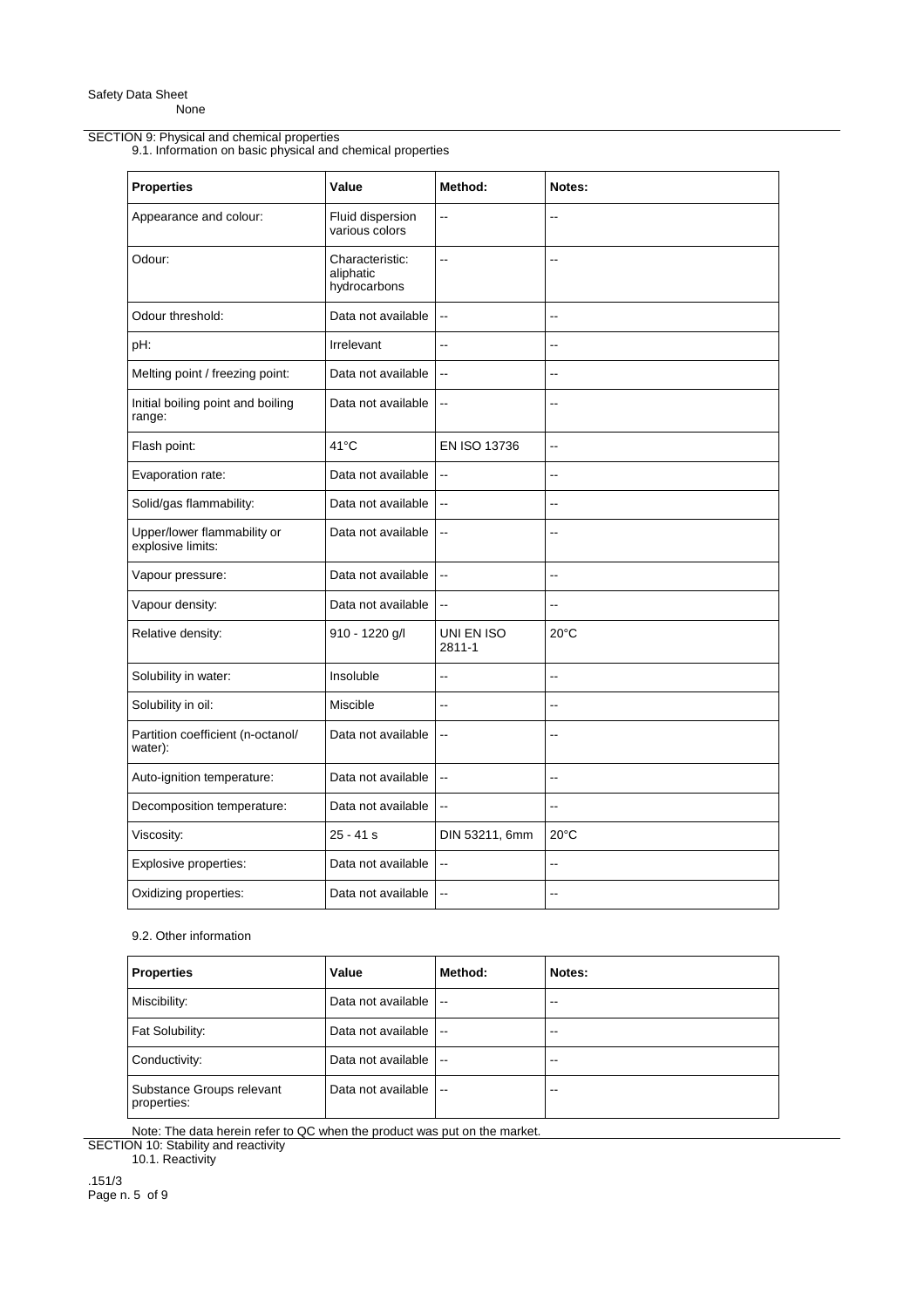Safety Data Sheet Stable under normal conditions 10.2. Chemical stability Stable under normal conditions 10.3. Possibility of hazardous reactions None 10.4. Conditions to avoid Stable under normal conditions. 10.5. Incompatible materials Avoid contact with combustible materials. The product could catch fire. 10.6. Hazardous decomposition products None. SECTION 11: Toxicological information 11.1. Information on toxicological effects Toxicological information of the mixture: Data not available Toxicological information of the main substances found in the mixture: HYDROCARBONS C9-C12, n-alkanes, isoalkanes, cyclics, aromatics (2-25%) a) acute toxicity: Test: LD50 - Route: Oral - Species: Rat > 5000 mg/kg Test: LD50 - Route: Skin - Species: Rabbit > 4 ml/kg Test: LC50 - Route: Inhalation Vapour - Species: Rat > 13.1 mg/L - Duration: 4h HYDROCARDONS C9-C11, n-alkanes, isoalkanes, cyclics, <2% aromatics a) acute toxicity: Test: LD50 - Route: Oral - Species: Rat > 5000 mg/kg Test: LD50 - Route: Skin - Species: Rabbit > 5000 mg/kg Test: LC50 - Route: Inhalation - Species: Rat > 4951 mg/m3 Xylene - CAS: 1330-20-7 a) acute toxicity: Test: LC50 - Route: Inhalation - Species: Rat = 20 mg/L - Duration: 4h Test: LD50 - Route: Skin - Species: Rabbit > 5000 ml/kg Test: LD50 - Route: Oral - Species: Mouse = 5627 mg/kg Zirconio 2-etilesanoato - CAS: 22464-99-9 b) skin corrosion/irritation: Test: Skin Irritant Positive c) serious eye damage/irritation: Test: Eye Irritant Negative 2-Butanone oxime - CAS: 96-29-7 a) acute toxicity: Test: LC50 - Route: Inhalation - Species: Rat = 13.2 mg/L - Duration: 4h Test: LD50 - Route: Skin - Species: Rat = 1000 mg/kg Test: LD50 - Route: Oral - Species: Rat > 900 mg/kg c) serious eye damage/irritation: Test: Eye Corrosive Positive d) respiratory or skin sensitisation: Test: Skin Sensitization Positive e) germ cell mutagenicity: Test: Mutagenesis Negative g) reproductive toxicity: Test: Genotoxicity Positive Butanone; ethyl methyl ketone - CAS: 78-93-3 a) acute toxicity: Test: LD50 - Route: Oral - Species: Rat = 2737 mg/kg Test: LD50 - Route: Skin - Species: Rabbit = 6480 mg/kg Test: LC50 - Route: Inhalation - Species: Rat = 23.5 mg/L - Duration: 8h If not differently specified, the information required in Regulation (EU)2015/830 listed below must be considered as N.A.: a) acute toxicity; b) skin corrosion/irritation; c) serious eye damage/irritation; d) respiratory or skin sensitisation; e) germ cell mutagenicity; f) carcinogenicity; g) reproductive toxicity: h) STOT-single exposure; i) STOT-repeated exposure; j) aspiration hazard.

SECTION 12:Ecological information

### 12.1. Toxicity

Adopt good working practices, so that the product is not released into the environment.

HYDROCARBONS C9-C12, n-alkanes, isoalkanes, cyclics, aromatics (2-25%)

a) Aquatic acute toxicity:

Endpoint: EC50 - Species: Daphnia = 10 mg/L - Duration h: 48 - Notes: 10-22 mg/l Daphnia magna Endpoint: EC50 - Species: Algae = 4.6 mg/L - Duration h: 72 - Notes: 4.6-10 mg/l -Pseudokirchnerilla subcapitata

Endpoint: LC50 - Species: Fish = 50 mg/L - Duration h: 96 - Notes: LL50 10-30 mg/l -Oncorhyynchus mykiss HYDROCARDONS C9-C11, n-alkanes, isoalkanes, cyclics, <2% aromatics

.151/3 Page n. 6 of 9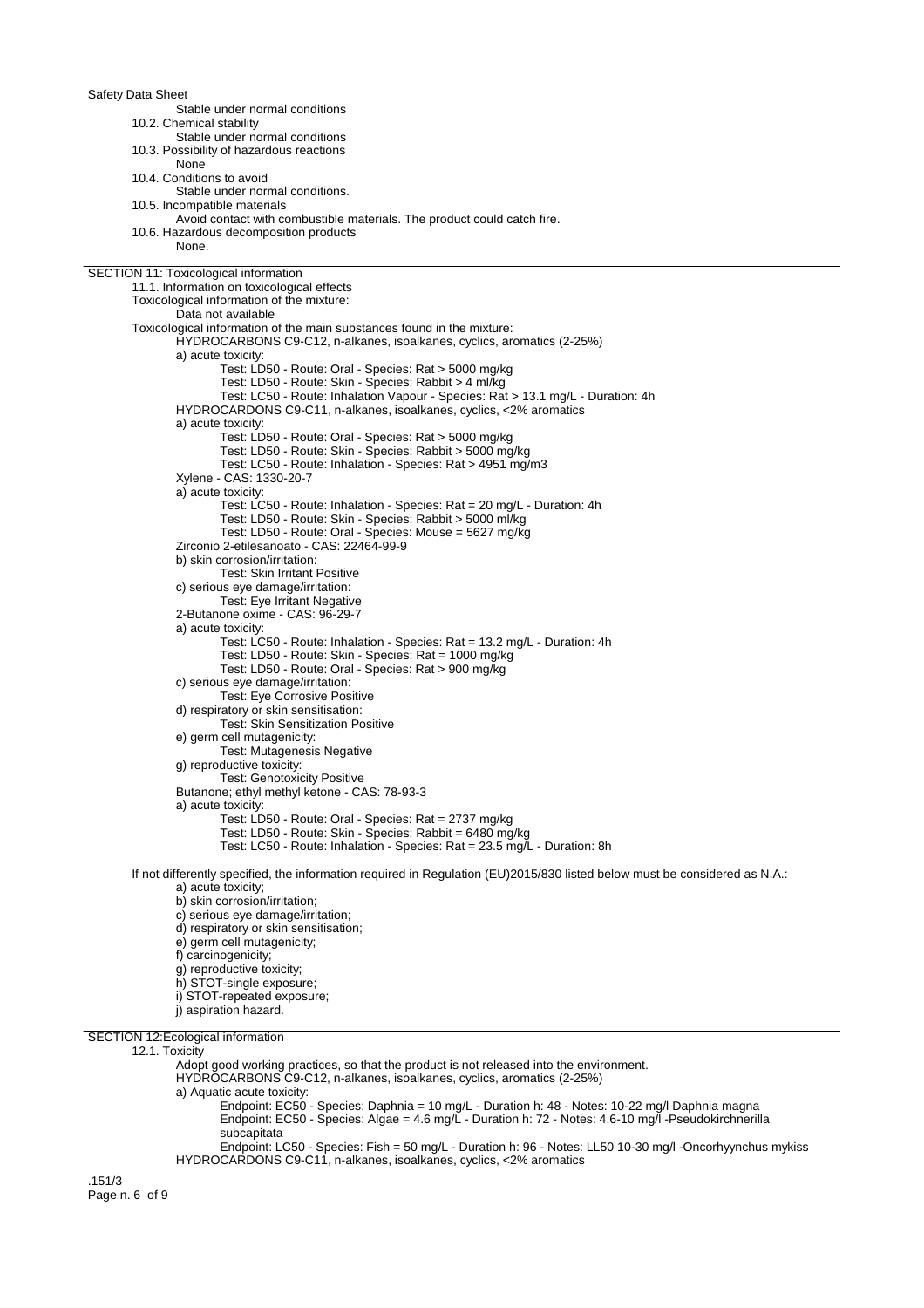Safety Data Sheet

a) Aquatic acute toxicity: Endpoint: EC50 - Species: Daphnia = 1000 mg/L - Duration h: 48 - Notes: EL0 - Daphnia magna Endpoint: IC50 - Species: Algae > 1000 mg/L - Duration h: 72 - Notes: EL50 - Pseudokrchneriella subcapitata Endpoint: LC50 - Species: Fish > 1000 mg/L - Duration h: 96 - Notes: LL50 - Oncorhynchus mykiss Xylene - CAS: 1330-20-7 a) Aquatic acute toxicity: Endpoint: EC50 - Species: Daphnia = 1 mg/L - Duration h: 24 - Notes: Daphnia magna Endpoint: ErC50 - Species: Algae = 4.36 mg/L - Duration h: 73 - Notes: Pseudkirchneriella subcapitata Endpoint: LC50 - Species: Fish = 2.6 mg/L - Duration h: 96 - Notes: Oncorhynchus mykiss 2-Butanone oxime - CAS: 96-29-7 a) Aquatic acute toxicity: Endpoint: LC50 - Species: Fish > 100 mg/L - Duration h: 96 - Notes: Oryzias latipes Endpoint: EC50 - Species: Daphnia = 750 mg/L - Duration h: 48 - Notes: Daphnia magna b) Aquatic chronic toxicity: Endpoint: NOEC - Species: Fish = 50 mg/L - Duration h: 336 - Notes: Oryzias latipes Endpoint: NOEC - Species: Daphnia > 100 mg/L - Duration h: 504 - Notes: Daphnia magna Endpoint: NOEC - Species: Algae = 2.56 mg/L - Duration h: 72 - Notes: Algae Butanone; ethyl methyl ketone - CAS: 78-93-3 a) Aquatic acute toxicity: Endpoint: EC50 - Species: Algae > 100 mg/L - Duration h: 48 12.2. Persistence and degradability Data not available 12.3. Bioaccumulative potential 2-Butanone oxime - CAS: 96-29-7 Bioaccumulation: Not bioaccumulative - Test: BCF - Bioconcentrantion factor 0.6 - Duration: Data not available - Notes: exposed MEKO 2mg/l 12.4. Mobility in soil Data not available 12.5. Results of PBT and vPvB assessment vPvB Substances: None - PBT Substances: None 12.6. Other adverse effects None SECTION 13: Disposal considerations 13.1. Waste treatment methods Recover, if possible. Send to authorised disposal plants or for incineration under controlled conditions. In so doing, comply with the local and national regulations currently in force. Waste should not be disposed of by release to sewers. Contaminated packaging thinners and cleaning diluents must be landfilled. SECTION 14: Transport information 14.1. UN number ADR-UN number: UN 1263 14.2. UN proper shipping name ADR-Shipping Name: Paint 14.3. Transport hazard class(es) ADR-Class: 3 14.4. Packing group ADR-Packing Group: III 14.5. Environmental hazards ADR-Enviromental Pollutant: No 14.6. Special precautions for user ADR-Tunnel Restriction Code: D/E 14.7. Transport in bulk according to Annex II of Marpol and the IBC Code Data not available SECTION 15: Regulatory information 15.1. Safety, health and environmental regulations/legislation specific for the substance or mixture DIR.2004/42/CE. Subcategory i Type BS limit COV 500 g/l. Contained in product < 500 g/l. Regulation (EU) No 528/2012 and subsequent amendments. Dir. 98/24/EC (Risks related to chemical agents at work). Directive 2000/39/CE (Occupational exposure limit values) and subsequent modifications: 2004/37/CE, 2006/15/CE and 2009/161/UE. Regulation (EC) n. 1907/2006 (REACH) Regulation (EC) n. 1272/2008 (CLP) Regulation (EC) n. 790/2009 (ATP 1 CLP) and (EU) n. 758/2013 Regulation (EU) 2015/830 Regulation (EU) n. 286/2011 (ATP 2 CLP) Regulation (EU) n. 618/2012 (ATP 3 CLP) Regulation (EU) n. 487/2013 (ATP 4 CLP) Regulation (EU) n. 944/2013 (ATP 5 CLP) Regulation (EU) n. 605/2014 (ATP 6 CLP) Restrictions related to the product or the substances contained according to Annex XVII Regulation (EC) 1907/2006 (REACH) and subsequent modifications:

**None** 

Where applicable, refer to the following regulatory provisions :

Directive 2003/105/CE ('Activities linked to risks of serious accidents') and subsequent amendments.

.151/3 Page n. 7 of 9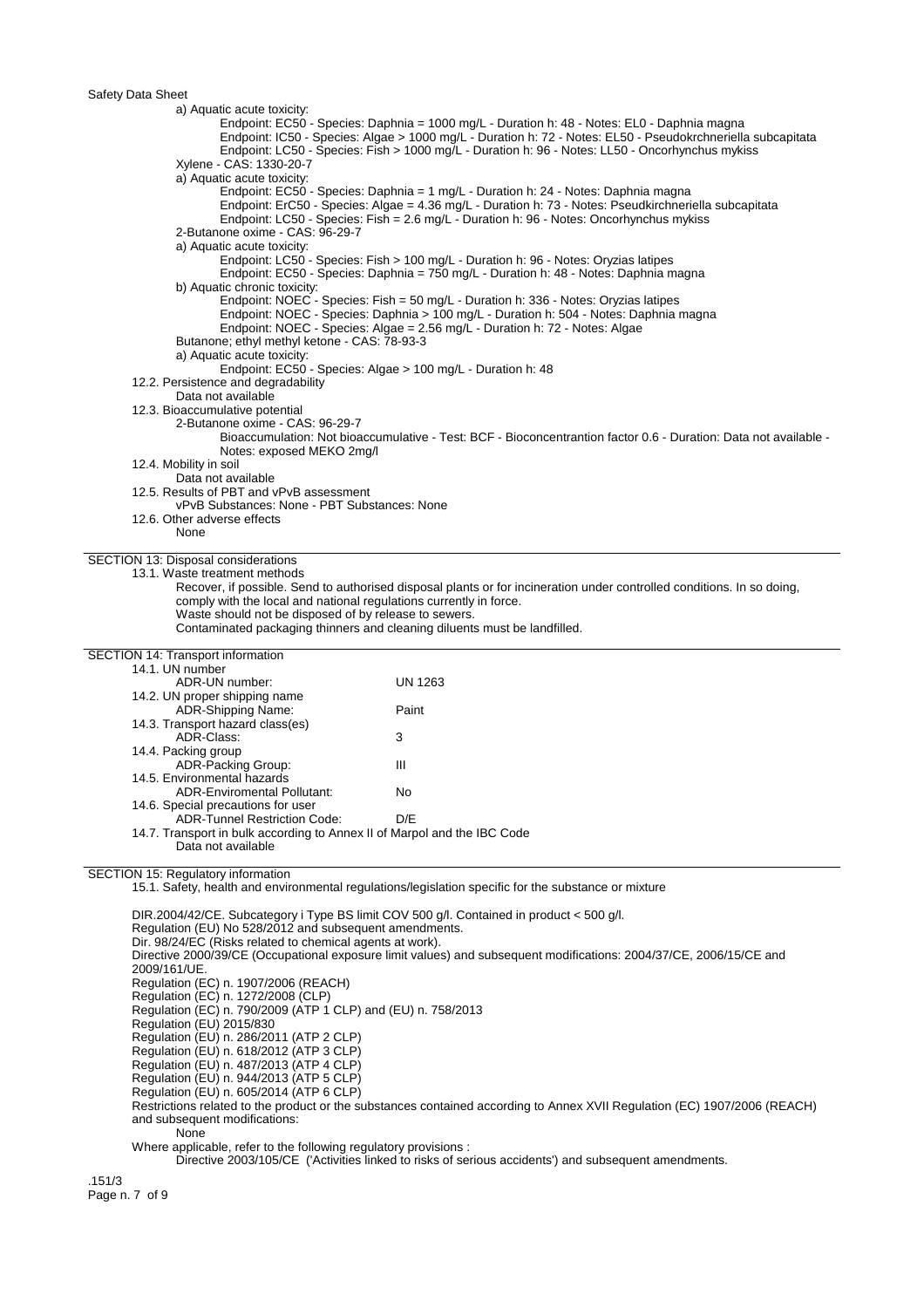Safety Data Sheet

## Regulation (EC) nr 648/2004 (detergents). 1999/13/EC (VOC directive)

Provisions related to directives 82/501/EC(Seveso), 96/82/EC(Seveso II):

Data not available

15.2. Chemical safety assessment No

### SECTION 16: Other information

Full text of phrases referred to in Section 3:

- H226 Flammable liquid and vapour.
- H372 Causes damage to organs through prolonged or repeated exposure.
- H304 May be fatal if swallowed and enters airways.
- H336 May cause drowsiness or dizziness.
- H411 Toxic to aquatic life with long lasting effects.
- EUH066 Repeated exposure may cause skin dryness or cracking.
- H373 May cause damage to organs through prolonged or repeated exposure.
- H315 Causes skin irritation.
- H312 Harmful in contact with skin.
- H319 Causes serious eye irritation.
- H332 Harmful if inhaled.
- H335 May cause respiratory irritation.
- H318 Causes serious eye damage.
- H361d Suspected of damaging the unborn child.
- H361 Suspected of damaging fertility or the unborn child if inhaled and in contact with skin.
- H351 Suspected of causing cancer.
- H317 May cause an allergic skin reaction.
- H302 Harmful if swallowed.
- H400 Very toxic to aquatic life.
- H410 Very toxic to aquatic life with long lasting effects.
- H361 Suspected of damaging fertility or the unborn child in contact with skin and if swallowed.
- H225 Highly flammable liquid and vapour.

Paragraphs modified from the previous revision:

SECTION 1: Identification of the substance/mixture and of the company/undertaking

SECTION 2: Hazards identification

SECTION 3: Composition/information on ingredients

- SECTION 4: First aid measures
- SECTION 5: Firefighting measures

SECTION 7: Handling and storage

- SECTION 8: Exposure controls/personal protection
- SECTION 9: Physical and chemical properties
- SECTION 10: Stability and reactivity
- SECTION 11: Toxicological information
- SECTION 12:Ecological information
- SECTION 13: Disposal considerations
- SECTION 14: Transport information
- SECTION 15: Regulatory information

This document was prepared by a competent person who has received appropriate training. Main bibliographic sources:

- The ECHA database on registered substances.
- ESIS- European chemical Substances Information System.
- eChemPortal- the global portal to Information on Chemical Substance.
- GESTIS substance database.
- Insert further consulted bibliography

The information contained herein is based on our state of knowledge at the above-specified date. It refers solely to the product indicated and constitutes no guarantee of particular quality.

It is the duty of the user to ensure that this information is appropriate and complete with respect to the specific use intended. This MSDS cancels and replaces any preceding release.

Legend of acronyms and abbreviations used in the safety data sheet:<br>ADR: European Agreement concerning the Internationa

- ADR: European Agreement concerning the International Carriage of Dangerous Goods by Road.<br>CAS: Chemical Abstracts Service (division of the American Chemical Society).
- CAS: Chemical Abstracts Service (division of the American Chemical Society).<br>CLP: Classification. Labeling. Packaging.
	- Classification, Labeling, Packaging.

| DNEL:              | Derived No Effect Level.                                                                                                          |
|--------------------|-----------------------------------------------------------------------------------------------------------------------------------|
| EC50:              | Median effective concentration expected to produce a certain effect in 50% of test<br>organisms                                   |
| ECHA:              | European Chemicals Agency                                                                                                         |
| EINECS:            | European Inventory of Existing Commercial Chemical Substances                                                                     |
| ELINCS:            | European List of notified Chemical Substances                                                                                     |
| GHS:               | Globally Harmonized System of Classification and Labeling of Chemicals.                                                           |
| IATA:              | International Air Transport Association.                                                                                          |
| IATA-DGR:<br>ICAO: | Dangerous Goods Regulation by the "International Air Transport Association" (IATA).<br>International Civil Aviation Organization. |
| ICAO-TI:           | Technical Instructions by the "International Civil Aviation Organization" (ICAO).                                                 |
| IC50:              | Half maximal inhibitory concentration.                                                                                            |
| IMDG:              | International Maritime Code for Dangerous Goods.                                                                                  |
| INCI:              | International Nomenclature of Cosmetic Ingredients.                                                                               |
|                    |                                                                                                                                   |

.151/3 Page n. 8 of 9